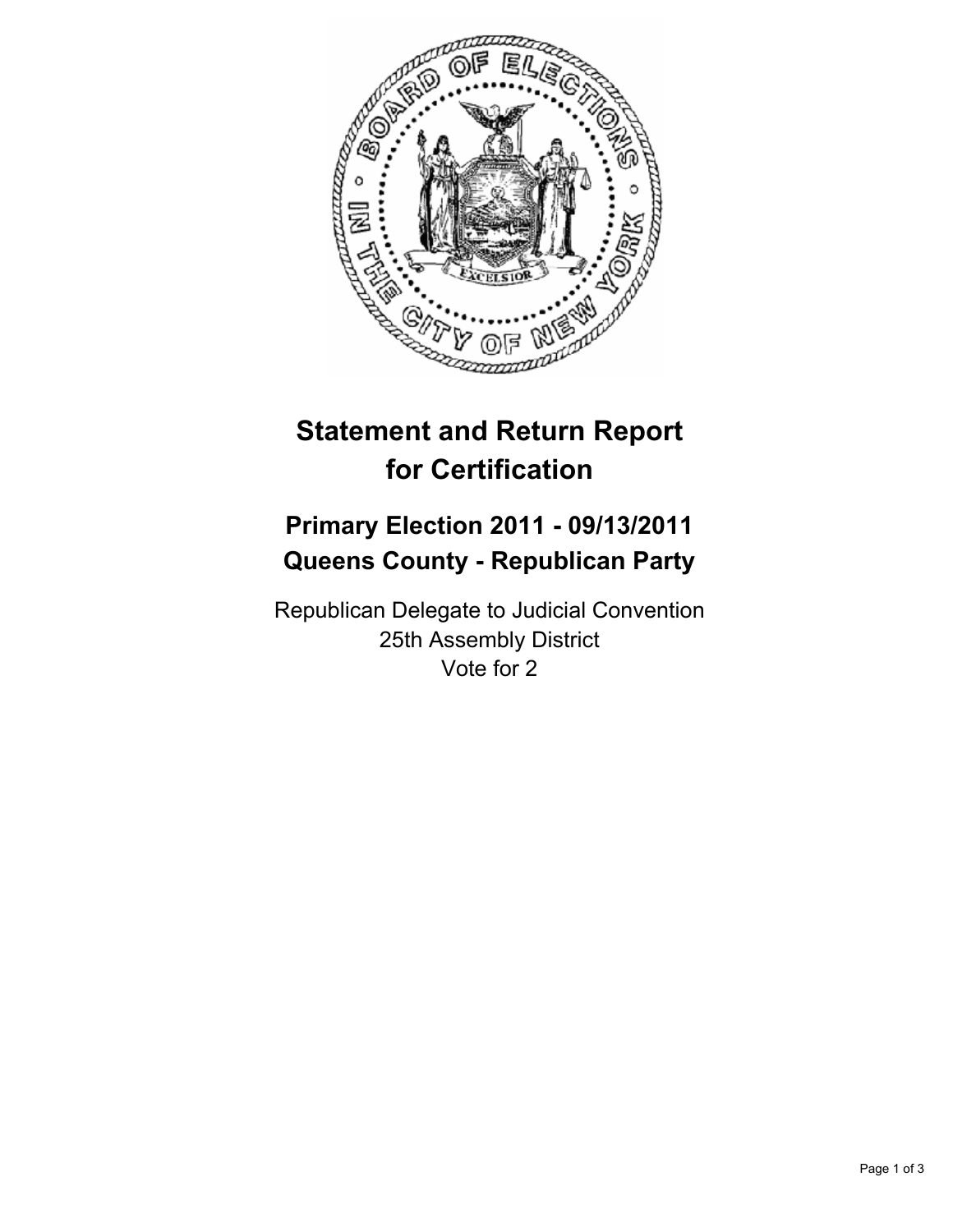

## **Assembly District 25**

| <b>PUBLIC COUNTER</b>                                    | 687            |
|----------------------------------------------------------|----------------|
| <b>EMERGENCY</b>                                         | 0              |
| ABSENTEE/MILITARY                                        | 27             |
| <b>FEDERAL</b>                                           | $\Omega$       |
| <b>SPECIAL PRESIDENTIAL</b>                              | $\Omega$       |
| <b>AFFIDAVIT</b>                                         | 1              |
| <b>Total Ballots</b>                                     | 715            |
| Less - Inapplicable Federal/Special Presidential Ballots | 0              |
| <b>Total Applicable Ballots</b>                          | 715            |
| ANDRE A. PECOT                                           | 310            |
| <b>ANTONETTE M ALTESE</b>                                | 303            |
| <b>ARMANDO ALTESE</b>                                    | 245            |
| BEN DOVER (WRITE-IN)                                     | 1              |
| <b>BLANK (WRITE-IN)</b>                                  | 3              |
| IRVIN FELDMAN (WRITE-IN)                                 | 1              |
| KUG FISHA (WRITE-IN)                                     | 1              |
| SHIMON FELDMAN (WRITE-IN)                                | $\overline{2}$ |
| <b>Total Votes</b>                                       | 866            |
| Unrecorded                                               | 564            |